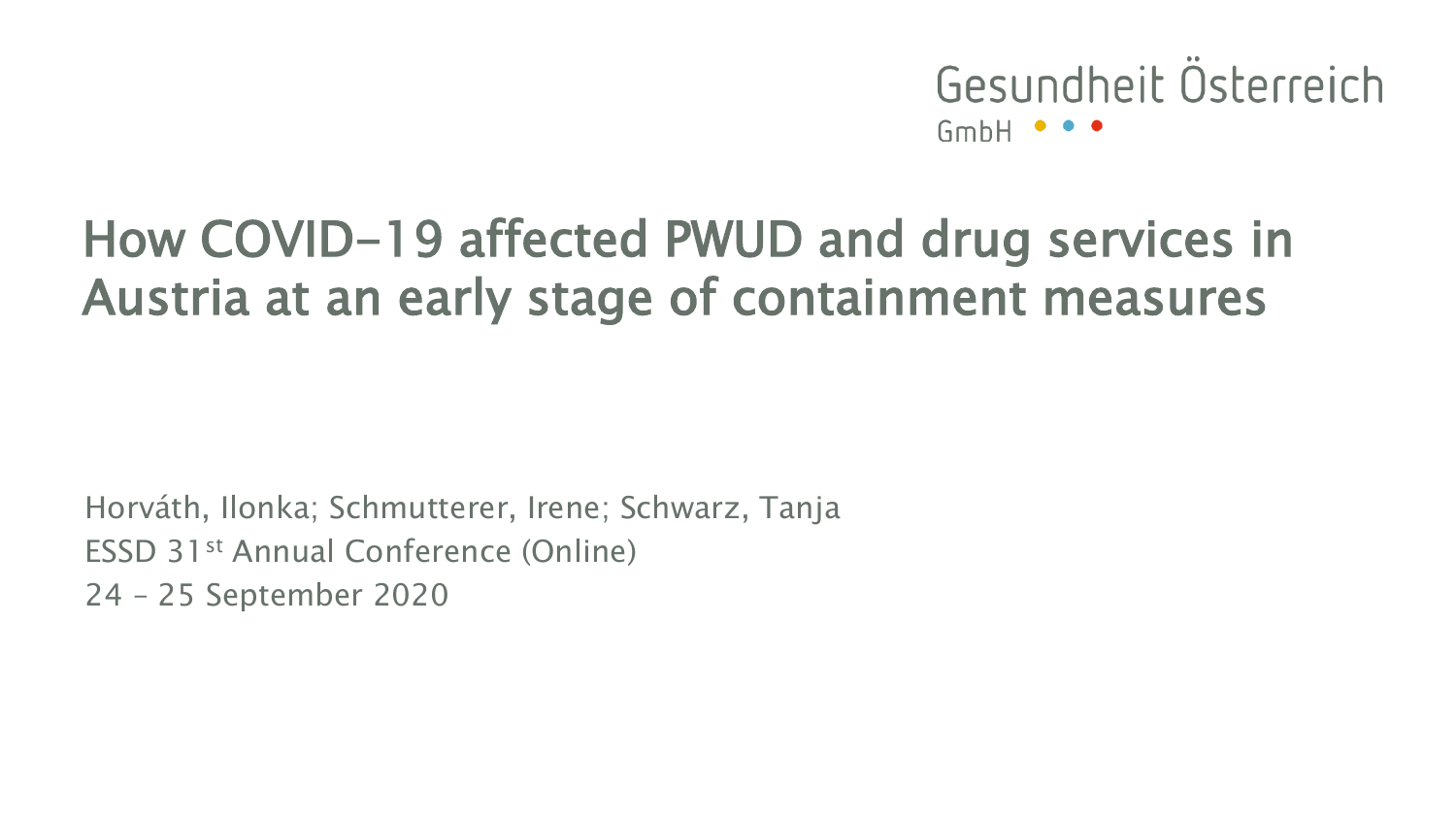

- » European rapid assessment on the impact of COVID-19 in April 2020 initiated by **EMCDDA**
- » Identify effects and implications of the COVID-19 pandemic and resulting challenges on drug use, harms and on availability of drug services at a very early stage of containment measures
- » Austrian Reitox Focal Point (GOEG) conducted national assessment between 8 and 16 April 2020
- » EMCDDA's questionnaire was sent out to all provincial drug coordinators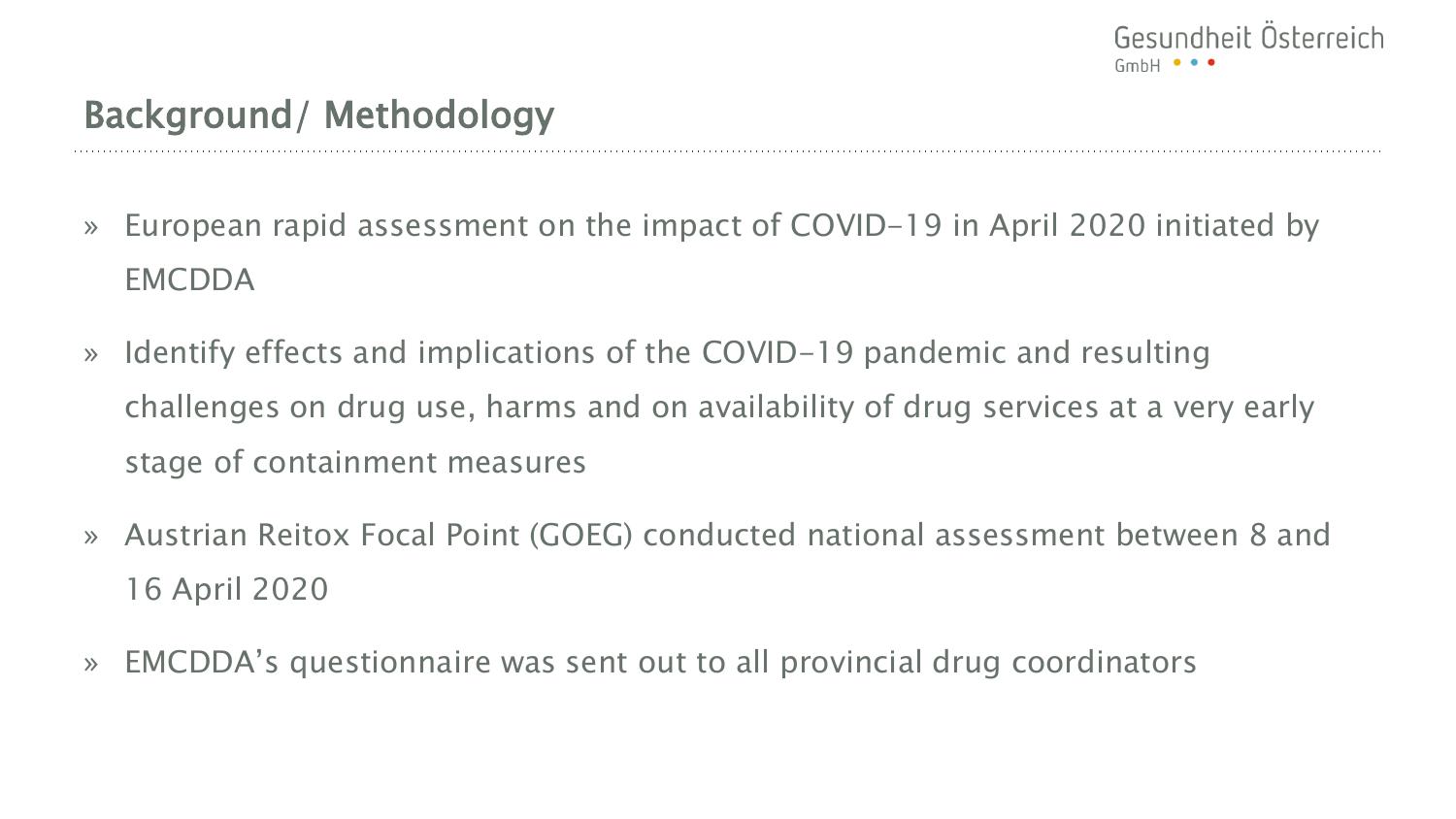

### Remarks

- » Assessment conducted at very early stage of containment measures
- » Description of the impact is mainly based on a generally perceived assessment of the situation
- » Mixture of provincial and facility level input
	- » In total 25 questionnaires from 8 provinces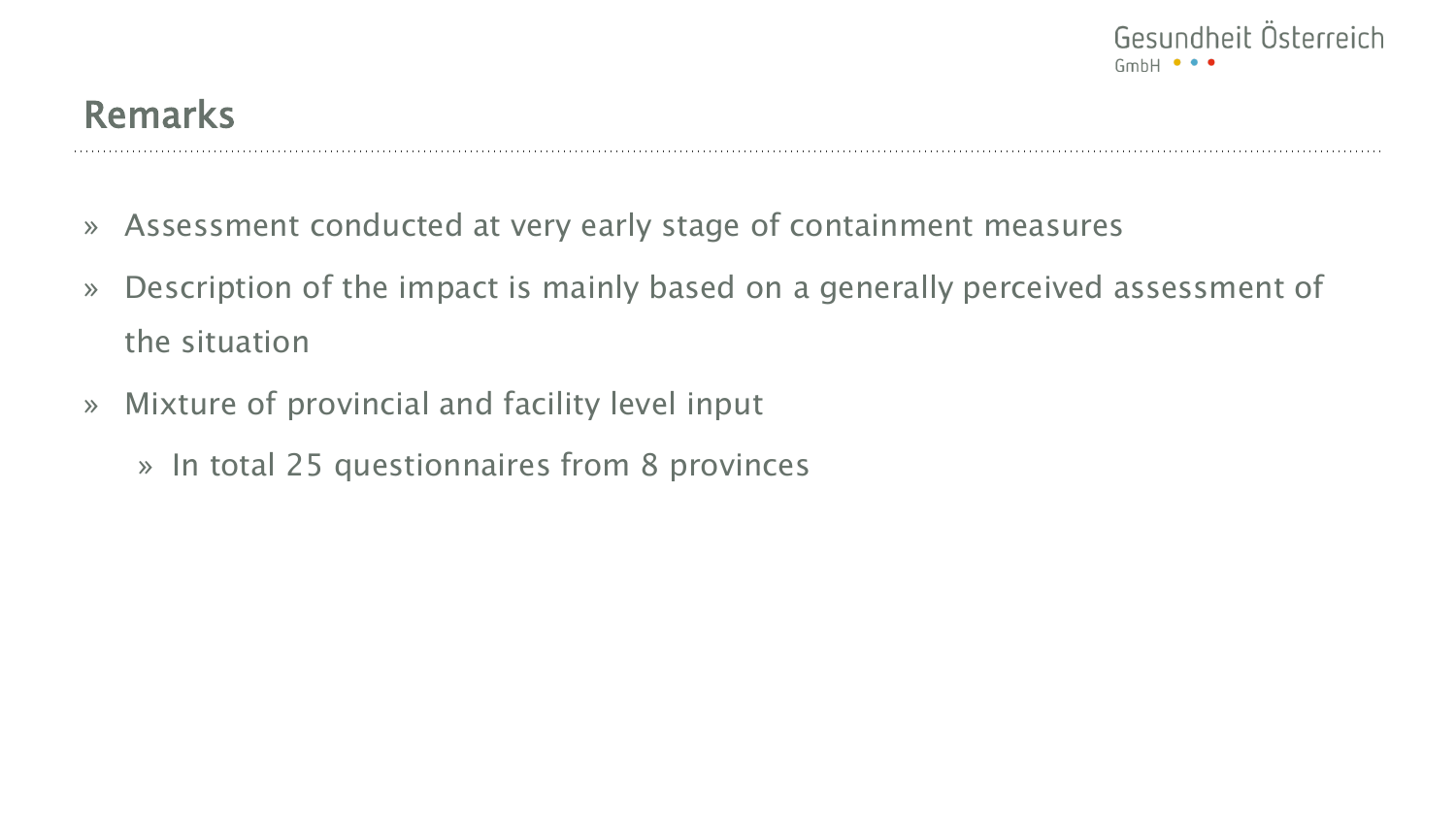

Overall slight decrease in demand and availability

- » Reason 1: reduction of services
	- » reduction/ termination of e.g. group settings, scheduled detox, client contacts within prison from external services
	- » lack of appropriate hygiene and safety measures for professionals/clients
- » Reason 2: changes in regard to services delivered
	- » Need for reduction of direct client contacts and changeover to ICT use to mitigate face-to-face therapeutic services
	- » Lack of required ICT equipment on client's side
	- » Initial and admission interviews and thus new admissions challenging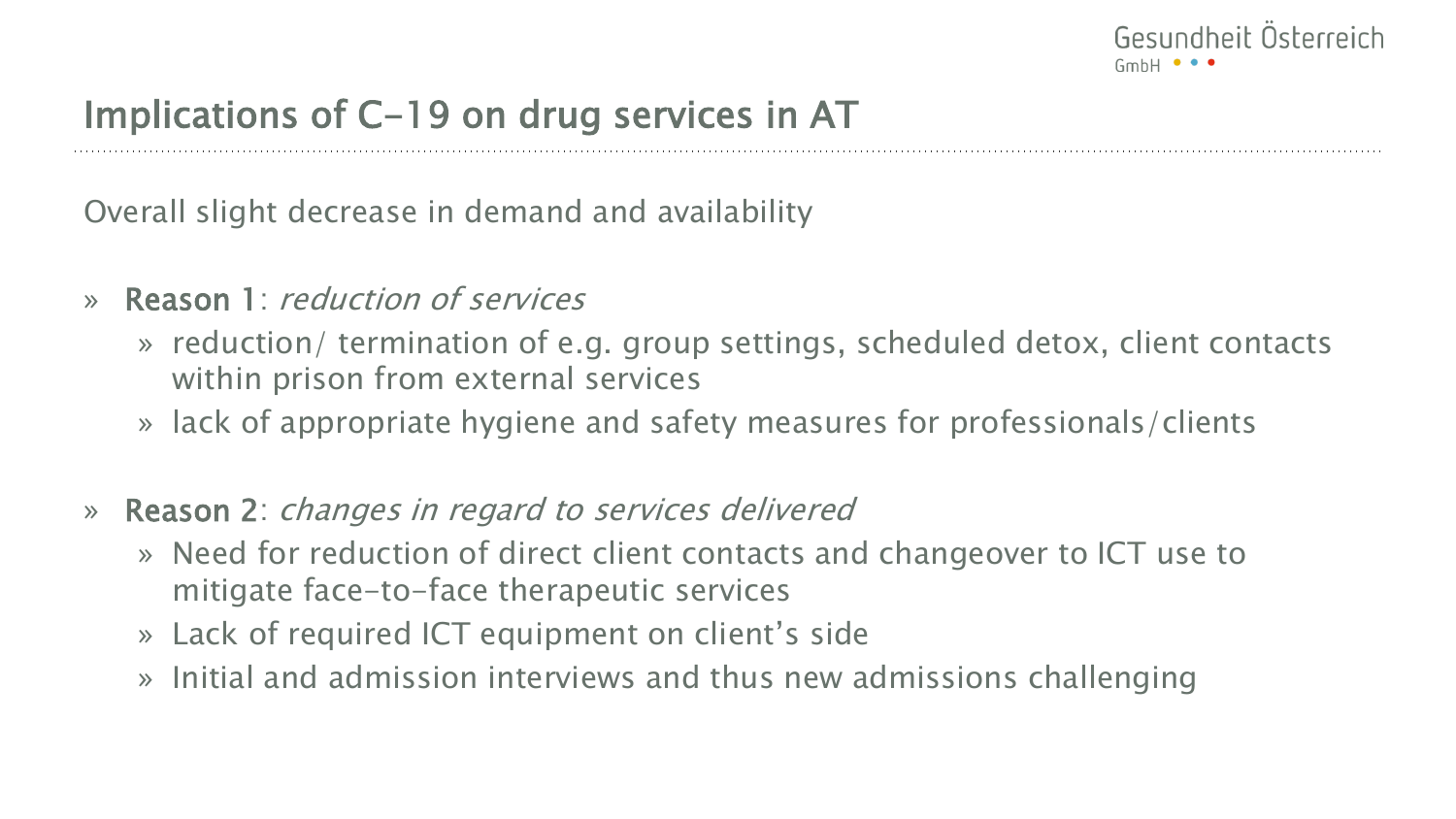

# Implications of C-19 on OST in AT

OST demand:

- » generally stable situation
- » patients with psychiatric co-morbidity showed an increased demand
- » treatment entrances partly declined

#### OST provision:

- » some difficulties in the very beginning
- » legal amendments on 22 March and 9 April aiming to simplify authorization of prescription by Public Health Officer, dispensing of medication, transmission of recipes by fax.
- » continuity of OST for those already in treatment assured
- » restriction of personal contact hindered overall psychosocial care and the assessment of patients' stability and general health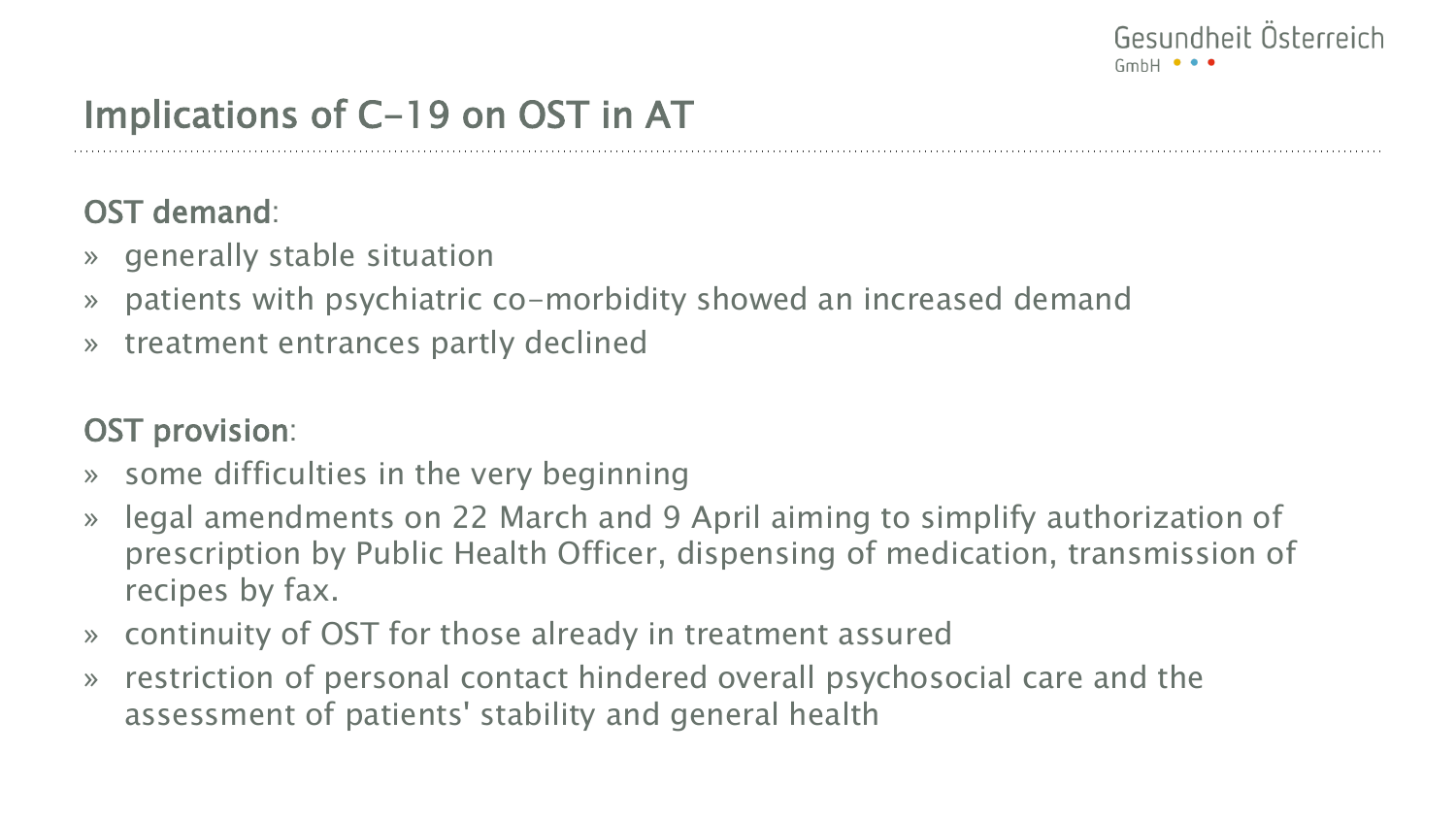

Harm reduction services: availability declined

- » Reasons:
	- » direct client contacts: drug streetwork as well as drug testing services (except from online consultations) were halted
	- » low-threshold services basically focused on NSP only
- » Customizations:
	- » night shelters partly expanded to include day care provision for PWUD
	- » outreach emergency care for PWUD in quarantine (provision of medication needed, safe use equipment…), e.g. in Vienna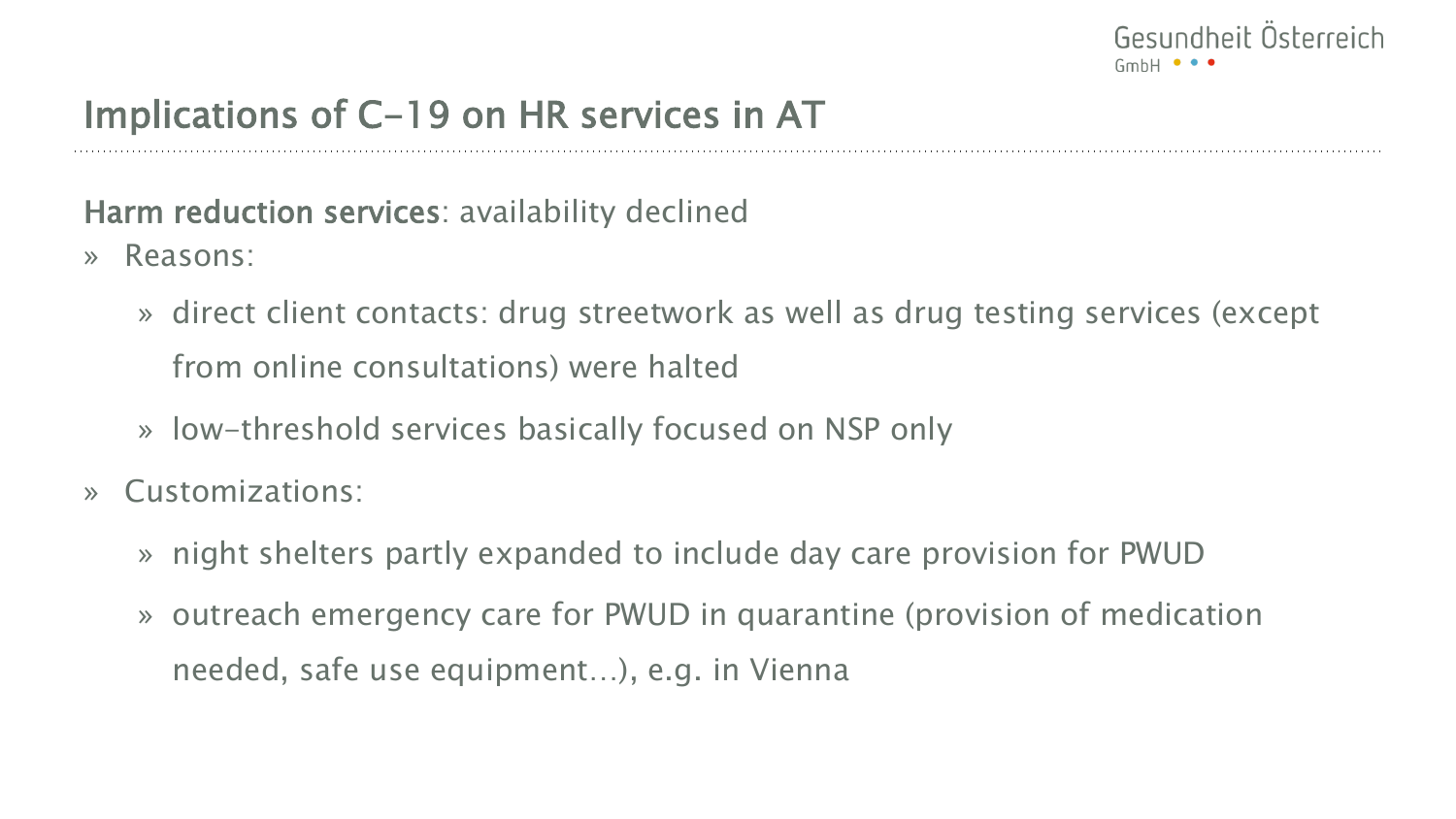

# Implications of C-19 on drug use and harm consequences

#### » Patterns of drug use

- » changes vary btw. reduced to higher risk consumption
- » drug use in group settings declined
- » no specific new risk behavior
- » Harms and other health and social consequences
	- » no changes in physical health
	- » mental health: crisis especially among those with psychiatric co-morbidity specifically in regard to containment measures and physical distancing policy
	- » social consequences in regard to social isolation, increased need for food donations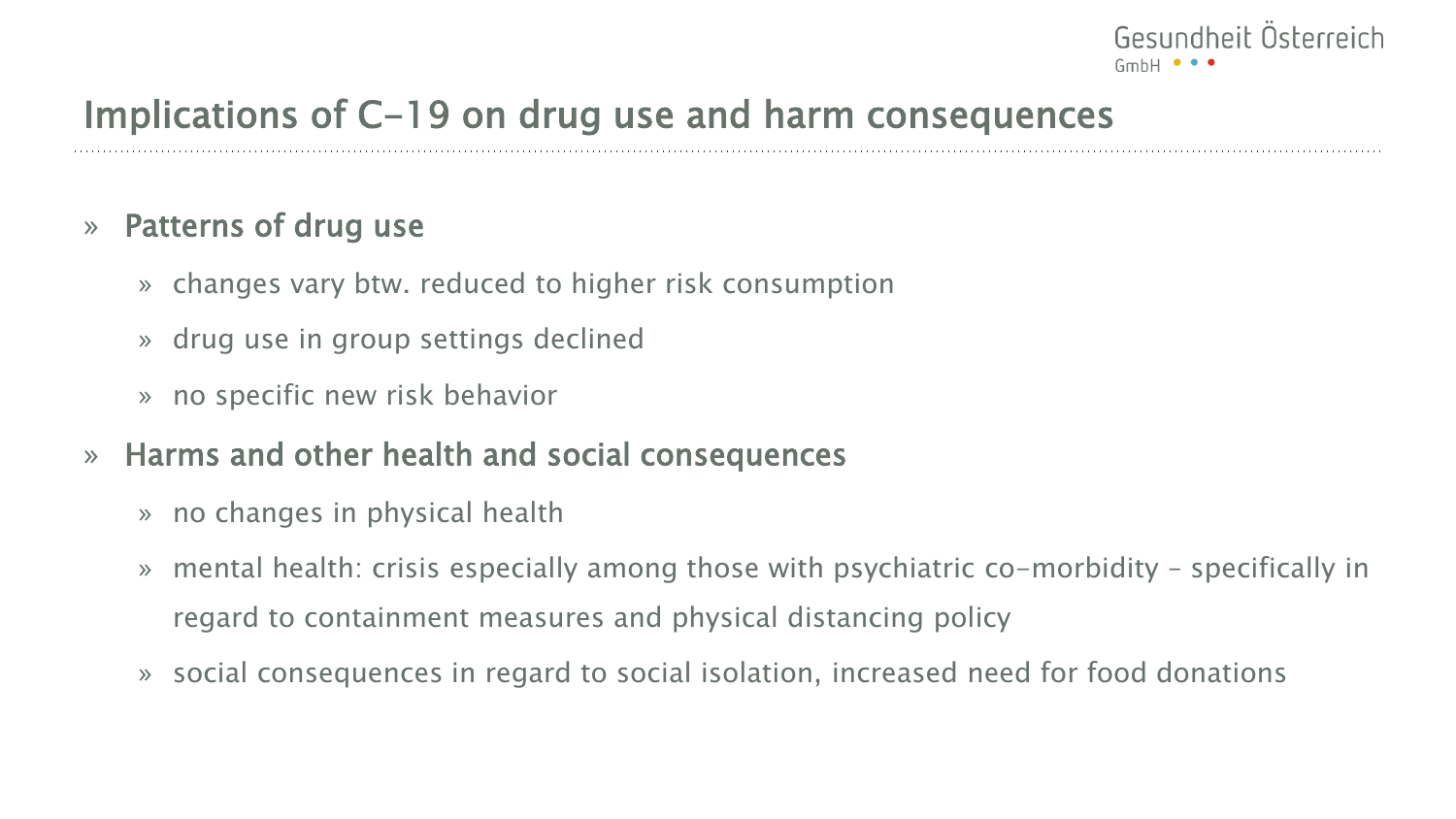

# Challenges and adaptions as a result of COVID-19

Re-organisation of service provision and co-ordination of network partners

#### Safety regulations

- » implementation of safety regulations on facility level, in particular low-threshold services
- » for staff members as well as clients/patients

#### Technical challenges

- » set up ICT/online services and deal with implications on quality of service provision
- » ICT/online contacts: difficult to maintain client contact and continuity of care/treatment

#### PWUD as a vulnerable group

» provision of appropriate information to clients on COVID-19, drug use, OST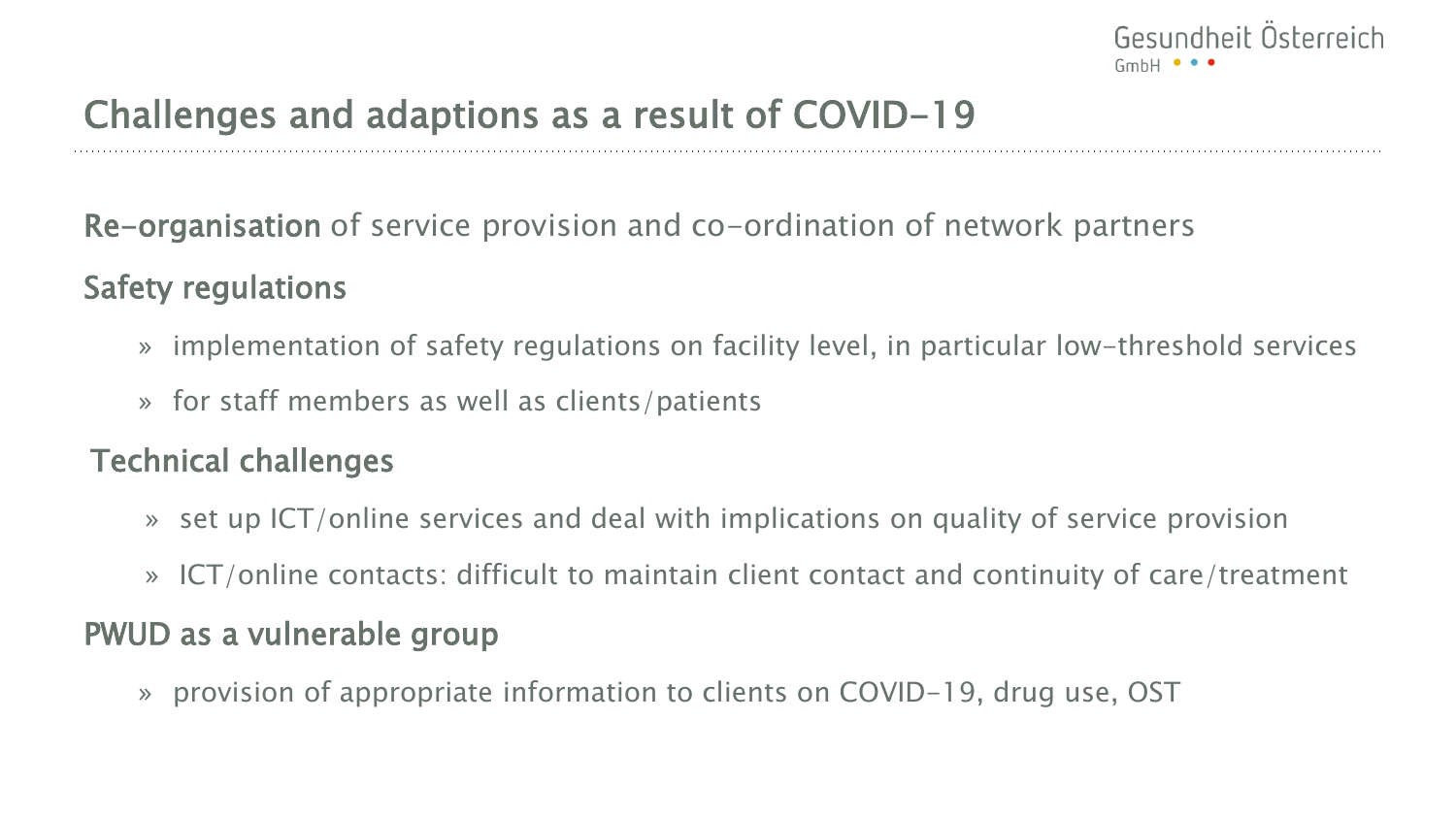

## **Conclusions**

- » First insight into the handling of the C-19 pandemic by drug services in Austria
- » Today's perspective on results:

rather a description of the situation during lock-down

- » Insights in the long-term adjustments: 2nd wave of assessment in Q4/2020
	- » New service models, digital health approaches and treatment options post COVID-19?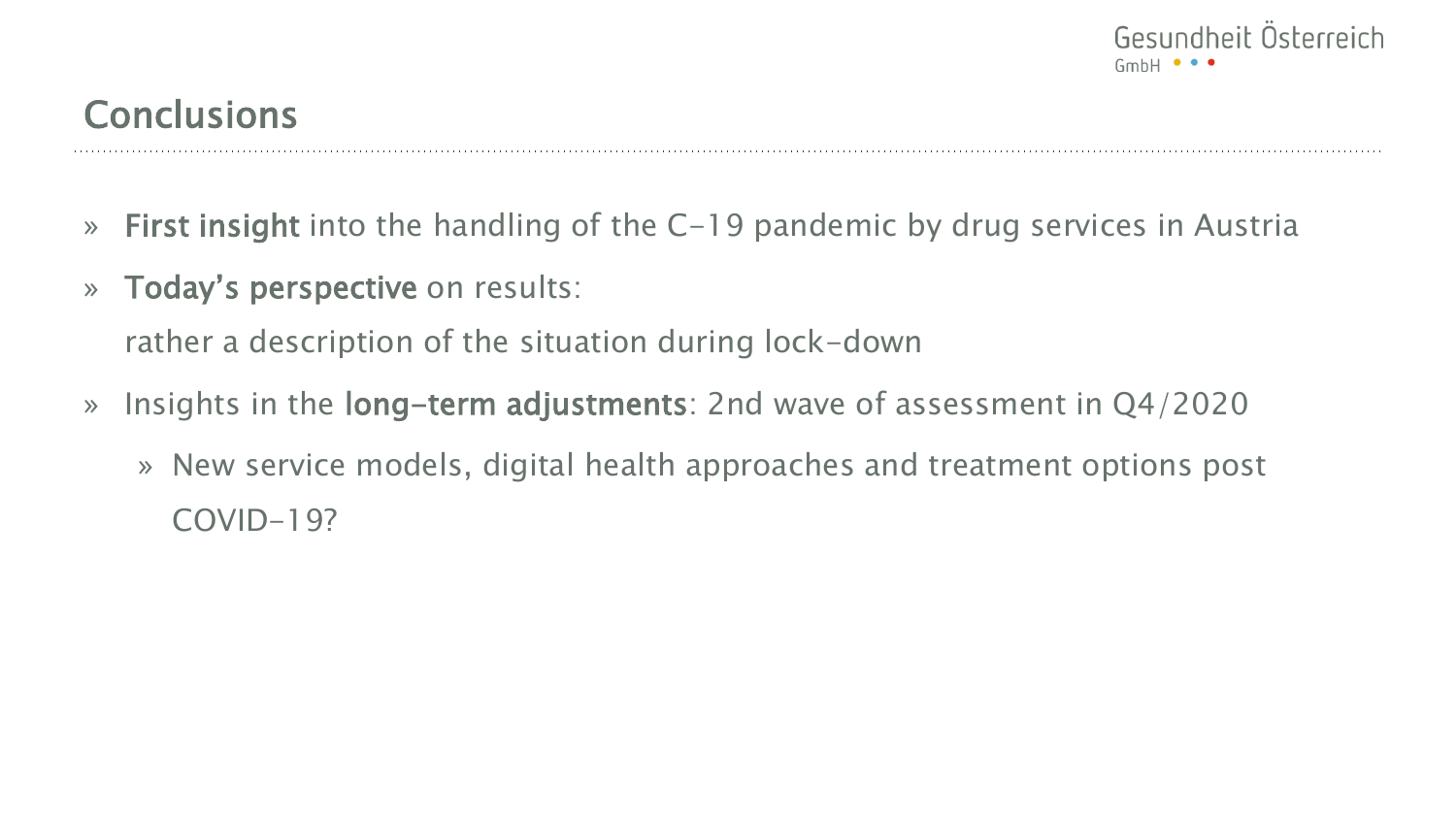

## References

- » Horvath, I.; Schmutterer, I.; Schwarz, T. (2020), EMCDDA-Trendspotting Studie über Auswirkungen von COVIS-19 auf Menschen mit illegalem Substanzkonsum und auf Einrichtungen der Drogenhilfe in der Europäischen Union. Ergebnisse des vom Reitox Focal Point durchgeführten Quick Assessment in Österreich. Gesundheit Österreich GmbH. Wien <https://jasmin.goeg.at/id/eprint/1476>
- » European Monitoring Centre for Drugs and Drug Addiction (2018), Trendspotter manual: a handbook for the rapid assessment of emerging drug-related trends, Publications Office of the European Union, Luxembourg. [https://www.emcdda.europa.eu/publications/manuals/trendspotter-manual\\_en](https://www.emcdda.europa.eu/publications/manuals/trendspotter-manual_en)
- » European Monitoring Centre for Drugs and Drug Addiction (EMCDDA) (2020), EMCDDA trendspotter briefing: Impact of COVID-19 on drug services and self-seeking in Europe, May 2020, EMCDDA, Lisbon. [https://www.emcdda.europa.eu/system/files/publications/13073/EMCDDA-Trendspotter-Covid-19\\_Wave-1-](https://www.emcdda.europa.eu/system/files/publications/13073/EMCDDA-Trendspotter-Covid-19_Wave-1-2.pdf) 2.pdf
- » European Monitoring Centre for Drugs and Drug Addiction (EMCDDA) (2020), EMCDDA trendspotter briefing: Impact of COVID-19 on patterns of drug use and drug-related harms in Europe, June 2020, EMCDDA, Lisbon. [http://fileserver.idpc.net/library/EMCDDA\\_Trendspotter\\_Covid19\\_June\\_2020.pdf](http://fileserver.idpc.net/library/EMCDDA_Trendspotter_Covid19_June_2020.pdf)